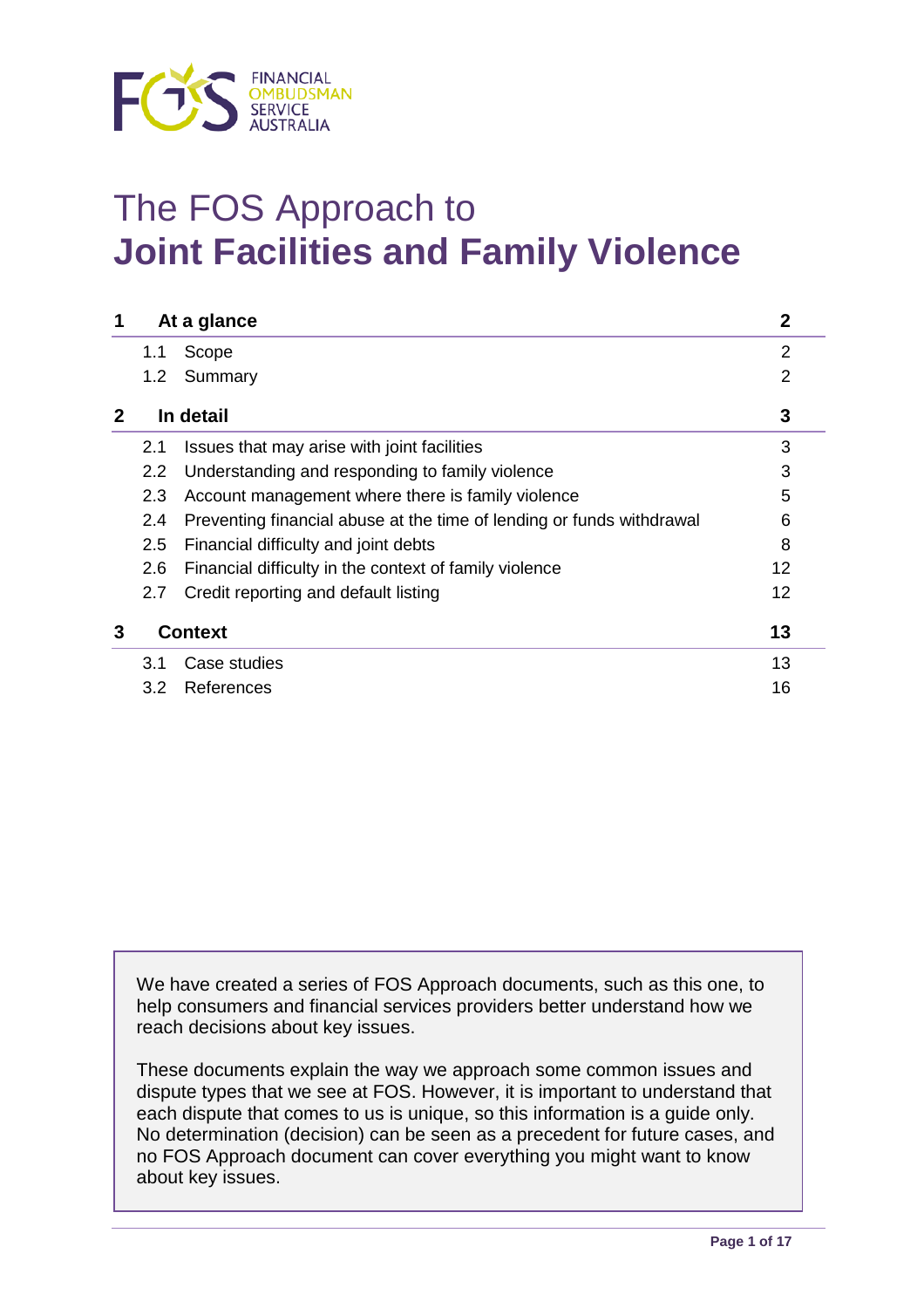# **1 At a glance**

## **1.1 Scope**

Where customers have entered into loans or other facilities jointly with one or more other borrowers, problems can sometimes arise. This will commonly occur where there is a relationship breakdown. There may also be other factors involved, such as family violence and financial abuse.

This approach document covers issues that may arise with credit facilities or transaction accounts entered into during a relationship, including when family violence or financial abuse is a factor. These issues include claims that a person should not be held liable for a debt, for example because they were coerced to take out a loan in their own name or jointly with another person and received no benefit from it. Another common issue we see is co-borrowers who are experiencing financial difficulty following the breakdown of a relationship.

Elder abuse is one form of family violence which can also involve financial abuse. While we do not cover this topic specifically here, some of the same general principles covered will also apply to elder abuse situations. We will deal with the topic of elder abuse in a separate approach document.

## **1.2 Summary**

Dealing with issues arising from joint facilities can be challenging, particularly where there is family violence involved or where only one borrower engages with the FSP. We expect FSPs to follow some general principles when engaging with customers in this situation:

- understand that these customers are likely to be experiencing considerable stress
- be willing to work with their customers individually
- be flexible in their approach
- be mindful of any access or safety concerns.

FSP staff also need to be trained to recognise the warning signs of potential financial abuse, particularly at the time of lending, and know how to respond appropriately. We encourage FSPs to provide ongoing support for their staff, to help them deal with these matters when they arise.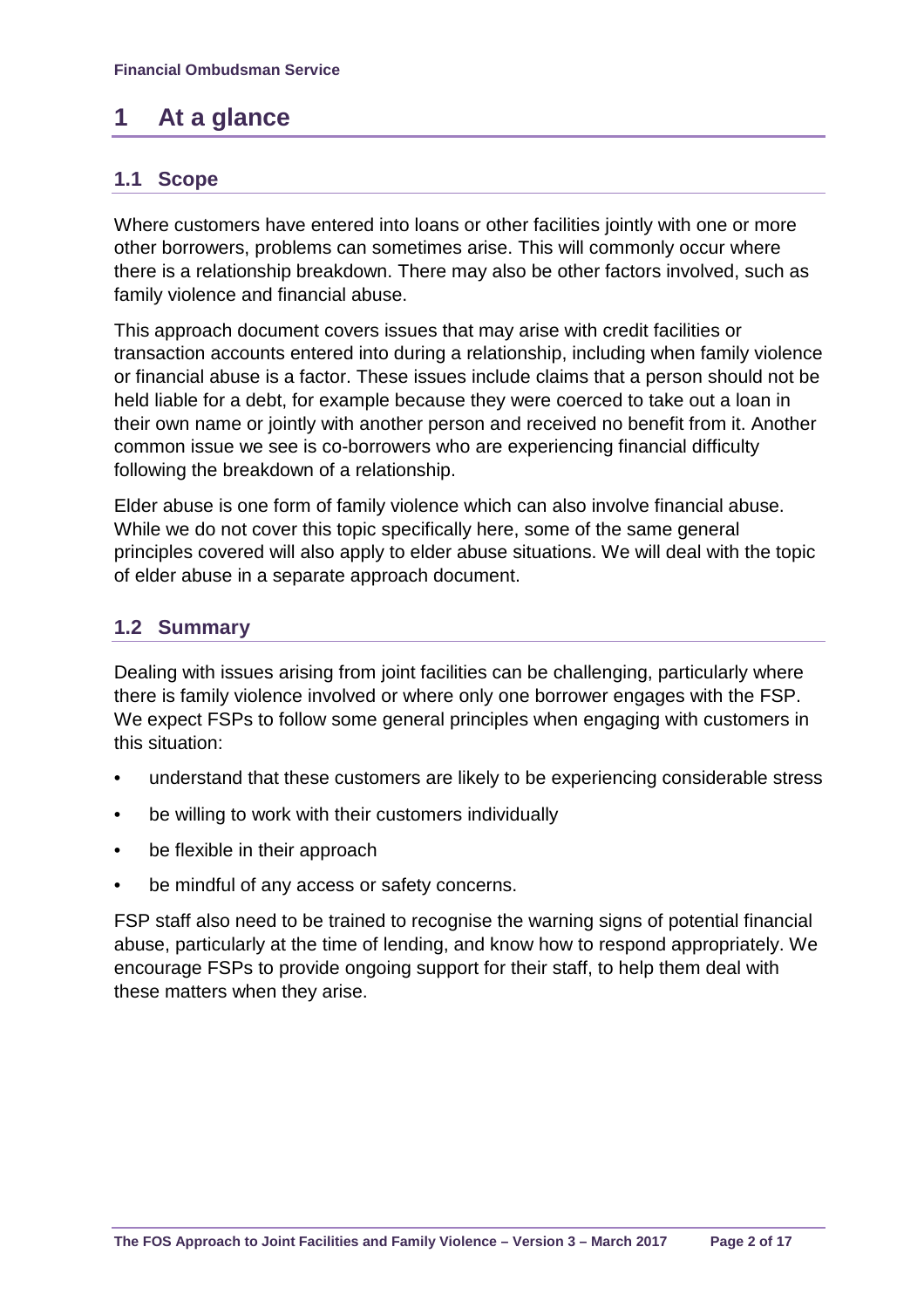# **2 In detail**

## **2.1 Issues that may arise with joint facilities**

Joint facilities may include transaction accounts or liabilities such as home loans and personal loans held in the name of two or more borrowers. Each customer will be jointly and severally liable for any debts held in joint names. This means they are each individually responsible for the whole debt and the lender can pursue either of them for the entire amount owing.

Joint facilities can lead to problems where a relationship breaks down, or where there is financial abuse or other forms of family violence.

Some of the issues that we commonly see arising in disputes include:

- One borrower is pressured to enter into a loan which is not for their benefit, or they are unaware that a loan has been taken out in their name.
- A guarantee is signed under duress, or else the guarantor was misled and did not understand what they were signing.
- One borrower wants to split or sever a joint loan following a relationship breakdown, so that they become responsible for none or only part of the debt, but the other borrower does not agree.
- One borrower is experiencing financial difficulty and requires hardship assistance, while the other borrower refuses to engage in any hardship discussions.
- Co-borrowers disagree about how a joint debt should be repaid.
- One account holder makes withdrawals or other transactions without the other account holder's knowledge or consent.
- A customer's privacy is breached. This may have particularly serious consequences if family violence is involved.
- One borrower's actions result in credit reporting and default listing of both coborrowers.

## **2.2 Understanding and responding to family violence**

#### **What is domestic and family violence?**

Domestic and family violence can be defined as:

"a pattern of abusive behaviour in an intimate relationship or other type of family relationship where one person assumes a position of power over another and causes fear…It is often referred to as a pattern of coercion and control." (1800respect)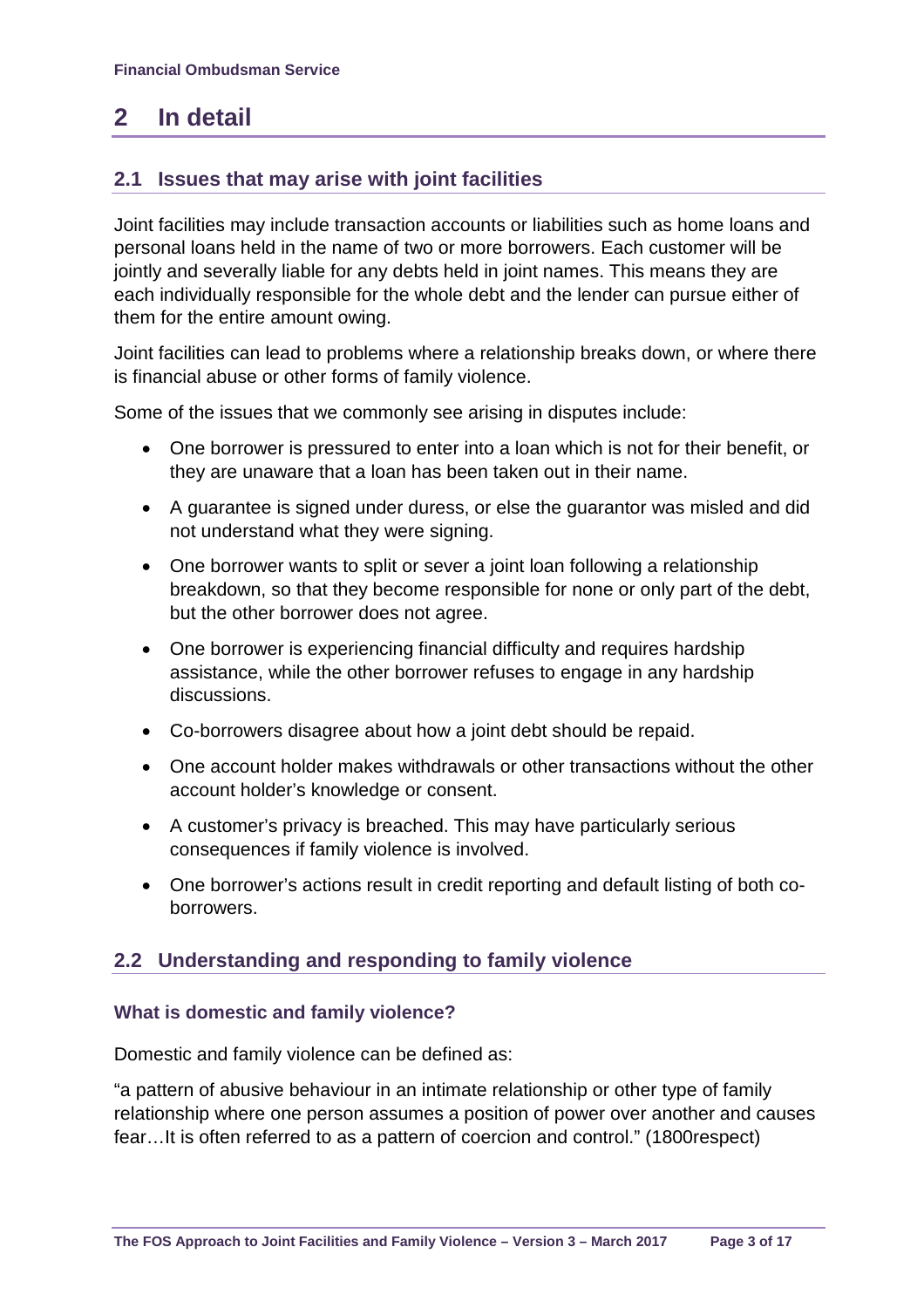Family violence can have serious detrimental effects on a person's physical and emotional health and financial well-being. While anyone can be a victim of family violence, the majority of victims are women, and the perpetrators of violence are usually men.

Financial abuse is a form of family violence that involves financial control. It can include forcing someone to enter into debt, making all the key financial decisions in a relationship, spending joint funds without the other person's knowledge or consent, or using joint assets and debts to control someone, for example to prevent them from leaving an abusive relationship. An abuser may also withhold child support, or use joint debts or jointly owned assets to continue to exert control over their victim even after a relationship has ended, obstructing that person's efforts to recover from the abusive relationship and rebuild their economic independence and security.

#### **Warning signs of potential financial abuse**

In November 2016, the Australian Bankers' Association (ABA) published an industry guideline on financial abuse and family and domestic violence policies. While not all FSPs are ABA members, we consider that this guideline reflects good industry practice. In particular, it is important that FSP staff are appropriately trained to understand family violence and financial abuse, and can recognise and respond appropriately to the warning signs of family violence, particularly at the time of lending.

Some indications that there may be financial abuse at the time of lending include when a customer:

- is seen or heard to be taking instructions from another party
- remains silent while another party does all the talking
- appears fearful (particularly of the person accompanying them), unfocused or withdrawn
- is agreeing to offer additional security or take on additional liabilities when there is no apparent benefit to them from doing so
- does not understand or is unaware of recent transactions on an account, or loans or guarantees in their name
- appears confused or reluctant to talk about what the funds being borrowed or withdrawn will be used for
- is not physically present during the transaction, instead allowing the coborrower to handle the matter
- expresses concerns about their privacy and disclosure of information to a coborrower
- appears reluctant to involve a co-borrower when seeking assistance to repay a debt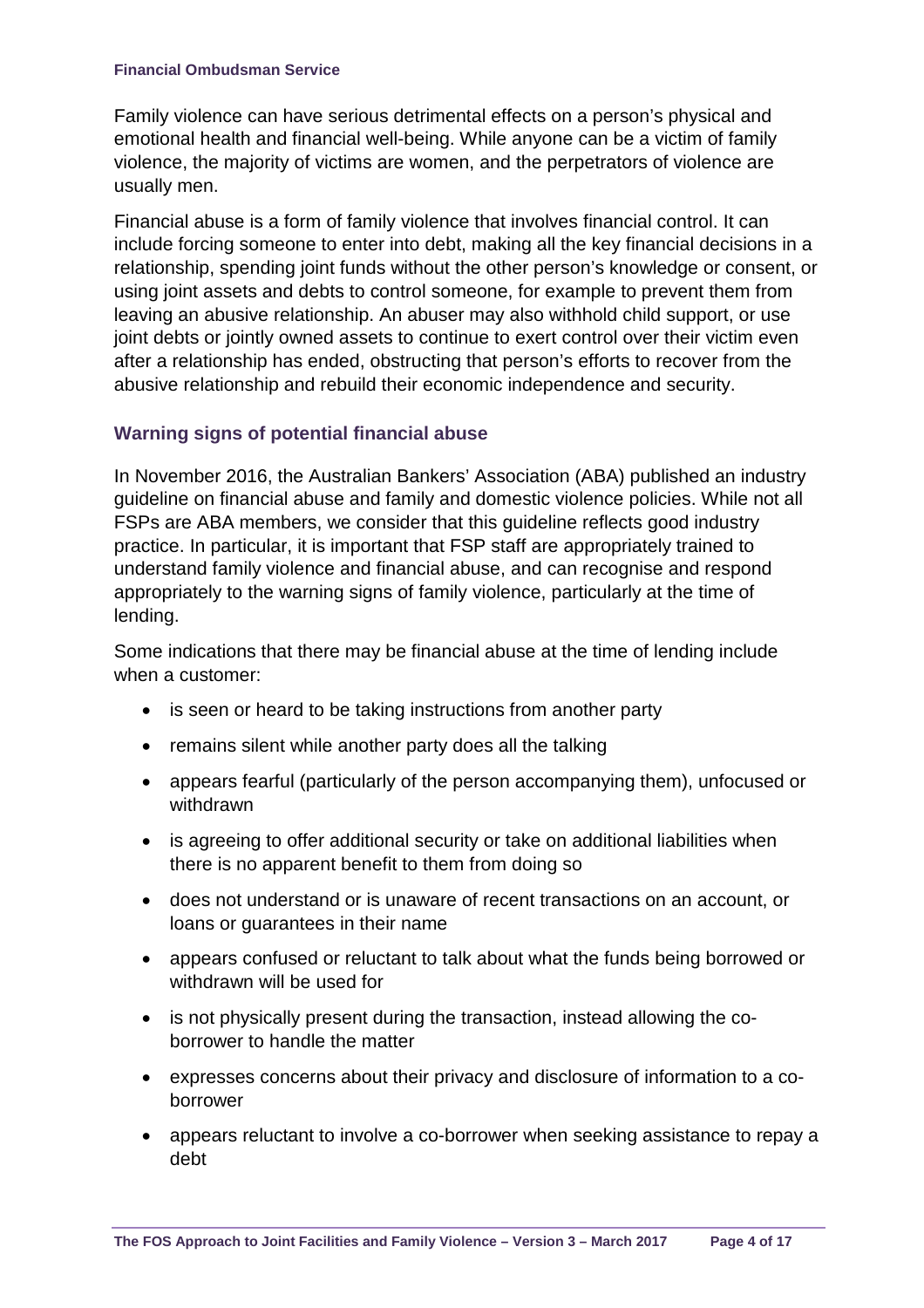- mentions that an intervention order (or equivalent) is, or has recently been, in place
- is agreeing to take on liability or provide security for an ex-partner

## **Engaging effectively**

It will often be difficult for a customer experiencing family violence to discuss their situation with their FSP. For this reason, FSP staff should be trained to ask appropriate and sensitive questions where there are warning signs of potential family violence or financial abuse, in order to find out more about the customer's situation.

Where customers disclose family violence, we expect FSPs to handle this information sensitively and offer flexible options to their customer, such as:

- Minimising the number of times a customer needs to disclose their situation to the FSP by, for example, having a dedicated staff contact.
- Recognising that someone experiencing family violence may not have access to their financial records and other documents. FSPs' requests for information should therefore not be onerous.
- Working with the customer's appointed representative or referring them to appropriate support agencies if required.
- Providing information about how the FSP can assist the customer to protect their accounts, for example by setting up a separate account in their own name, or by changing an operating authority on a joint facility to 'both to sign'.

## **2.3 Account management where there is family violence**

An FSP has obligations to protect the personal information of their customers. A customer experiencing family violence may require additional assistance from an FSP to ensure their contact information is kept secure and confidential form the other coborrower. We have seen instances where a perpetrator of family violence has been able to access information about a vulnerable customer by contacting the FSP. Such privacy breaches can place the vulnerable customer in physical danger or exacerbate an existing threat to them or other family members such as children.

## **Options for protecting a customer's confidentiality and safety**

Options for FSPs to protect the confidentiality of customers experiencing family violence include:

• Ensuring that it does not disclose personal information to the other borrower or account holder that may put the customer at risk, such as new address or contact details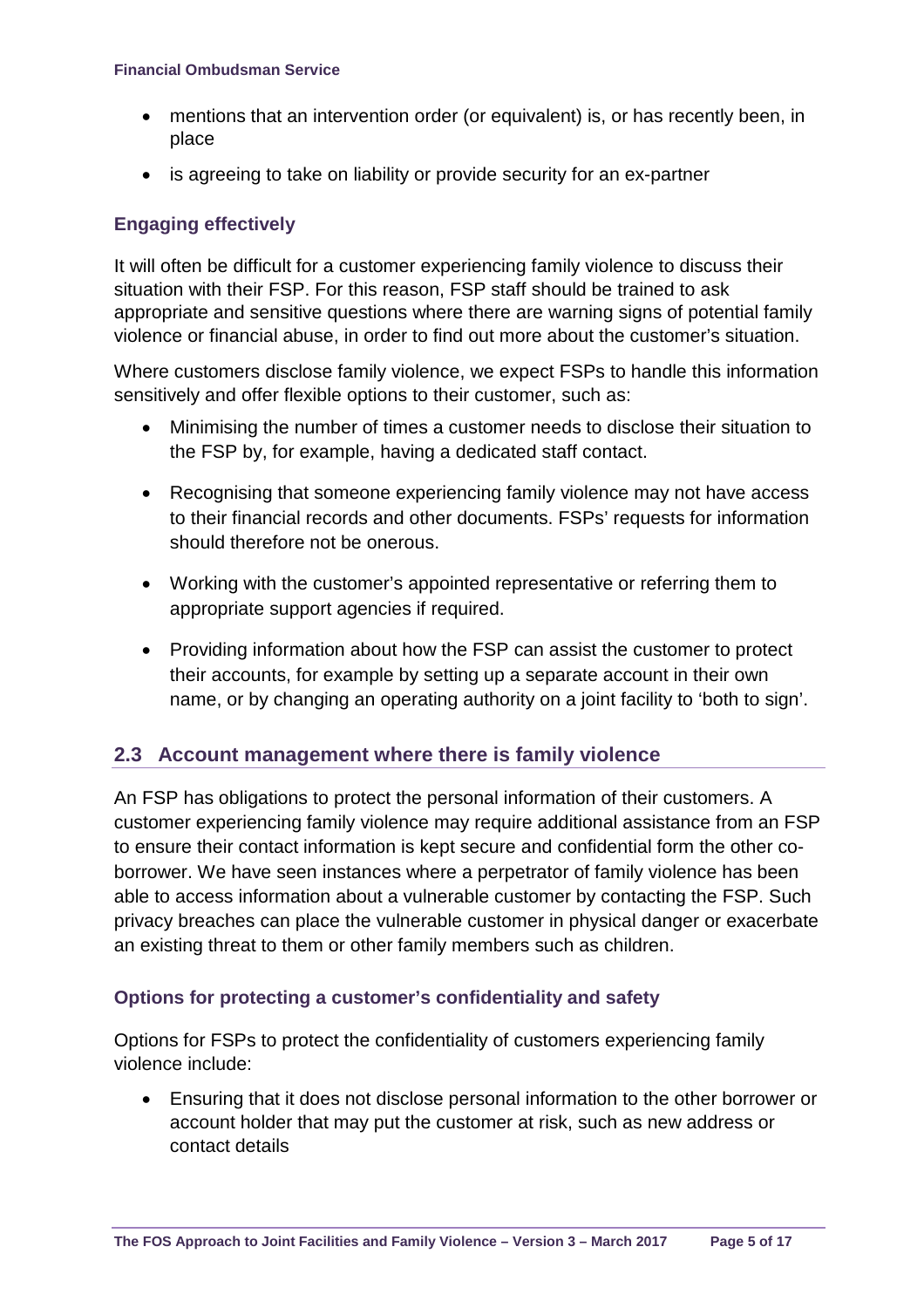- Discussing safe ways to communicate with the customer experiencing family violence
- Setting up new accounts (including 'silent' accounts) or changing access codes, passwords and operating authorities for existing accounts
- Foregoing any requirement for the customer to make direct contact with the abuser
- Limiting access to the account to staff specifically trained on family violence protocols
- Informing customers of the nature of the information they are going to need to share with the other borrower, such as information about a child's account, so the customer can make appropriate arrangements
- Supporting their customer to make contact with family violence services for assistance in managing their safety, or with emergency services if there is an immediate threat to their safety.

While it is crucial that FSPs ensure they do not share current information about one borrower with the other borrower, this does not mean that FSPs should decline all requests for information from borrowers. In particular, FSPs should be willing to provide documents relating to obtaining the loan if requested, such as the loan application form. This is important because a customer who has experienced family violence may have difficulty remembering the circumstances of the original loan.

## **2.4 Preventing financial abuse at the time of lending or funds withdrawal**

## **Recognising and acting on warning signs**

FSPs should do all that they can to prevent financial abuse, for example where a customer enters into a loan or withdraws funds under duress. Acting on warning signs of undue influence at the time of lending may help prevent financial abuse from taking place. One example of where early awareness may help make a difference is at a car dealership, where a male customer who is rejected for finance later returns with a female friend or partner, and the loan is approved in her name even though the car is registered solely in the male's name.

We expect FSPs to be alert to the warning signs of potential financial abuse at the time of lending or withdrawal of funds. An FSP should not approve a loan or other transaction if it suspects that financial abuse may be occurring, without first making further enquiries.

It is highly unlikely that a vulnerable person will be able to respond meaningfully to questions about a transaction, when these questions are asked in the presence of the potential abuser. For this reason, it is essential that FSPs ask to speak with the customer separately from their companion or co-borrower if any warning signs of potential financial abuse are present. FSPs need to ensure that their frontline staff are trained to make this request carefully and sensitively, because if the potential abuser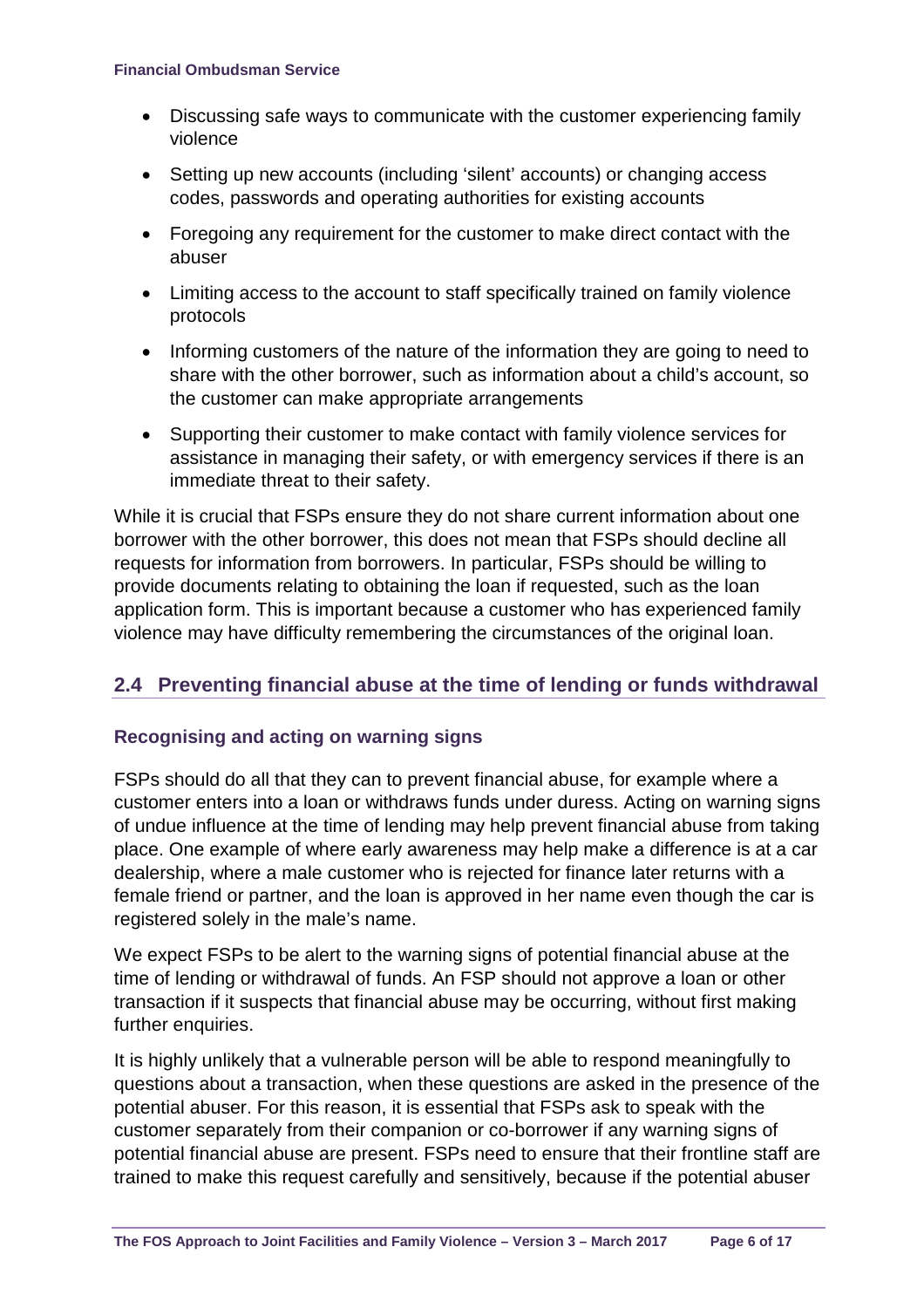is put on notice about what is happening, this could have serious consequences for the victim.

The purpose of holding a private conversation with the person who appears to be under the influence of another is to ensure they understand what they are doing, will receive a benefit from the transaction, and are entering into the transaction of their own free will. The FSP should make a note of the conversation and retain this as part of its records.

Where an FSP becomes aware of family violence after the time of lending, we expect FSPs to proactively explore with their customer whether financial abuse was present at the time of lending, and if so, whether there was anything the FSP could have done at the time to identify and prevent the abuse from occurring. An example might be if a customer requesting financial difficulty assistance discloses that they did not obtain any benefit from the loan. If there were warning signs at the time of lending which the FSP missed, then we would expect the FSP to take steps to rectify the issue, for example by agreeing to waive debt where appropriate.

#### **Where a borrower does not benefit from a credit facility**

An FSP should not accept a customer as a borrower for a credit facility if it is aware that the customer will not benefit from the facility. Examples could include a loan in joint names where only one borrower benefits, a credit card account that is to be used only by the secondary cardholder, or a loan solely in the customer's name that is obtained for another person's benefit. If the customer will not benefit from the funds advanced, then they cannot be regarded as a borrower or co-borrower and should instead be treated as a guarantor. Guarantors receive special protection because they do not benefit from the loan.

Where a customer did not benefit from a credit facility, and the FSP was or should have been aware of this at the time of lending, we will expect the FSP to release the customer from liability for the facility. This includes where warning signs of potential financial abuse were present at the time of lending, and an FSP failed to recognise or act on those warning signs. The customer is not liable for the facility in these circumstances because as a borrower, they would not have been afforded the protections that guarantors are entitled to receive, for example a warning to seek independent advice.

Where a customer only partially benefitted from the funds, then it will usually be appropriate for the FSP to release the customer from liability for any portion of the loan which did not benefit them. As one of the warning signs of potential financial abuse is where a borrower receives only a small benefit from a loan, where an FSP is aware of this at the time of lending it should ensure it makes further enquiries before approving the loan.

Case Study One below provides an example of where an FSP failed to act on signs of potential financial abuse at the time of lending, and the customer received only partial benefit from the loan. FOS decided that the customer should be released from liability for a portion of the loan.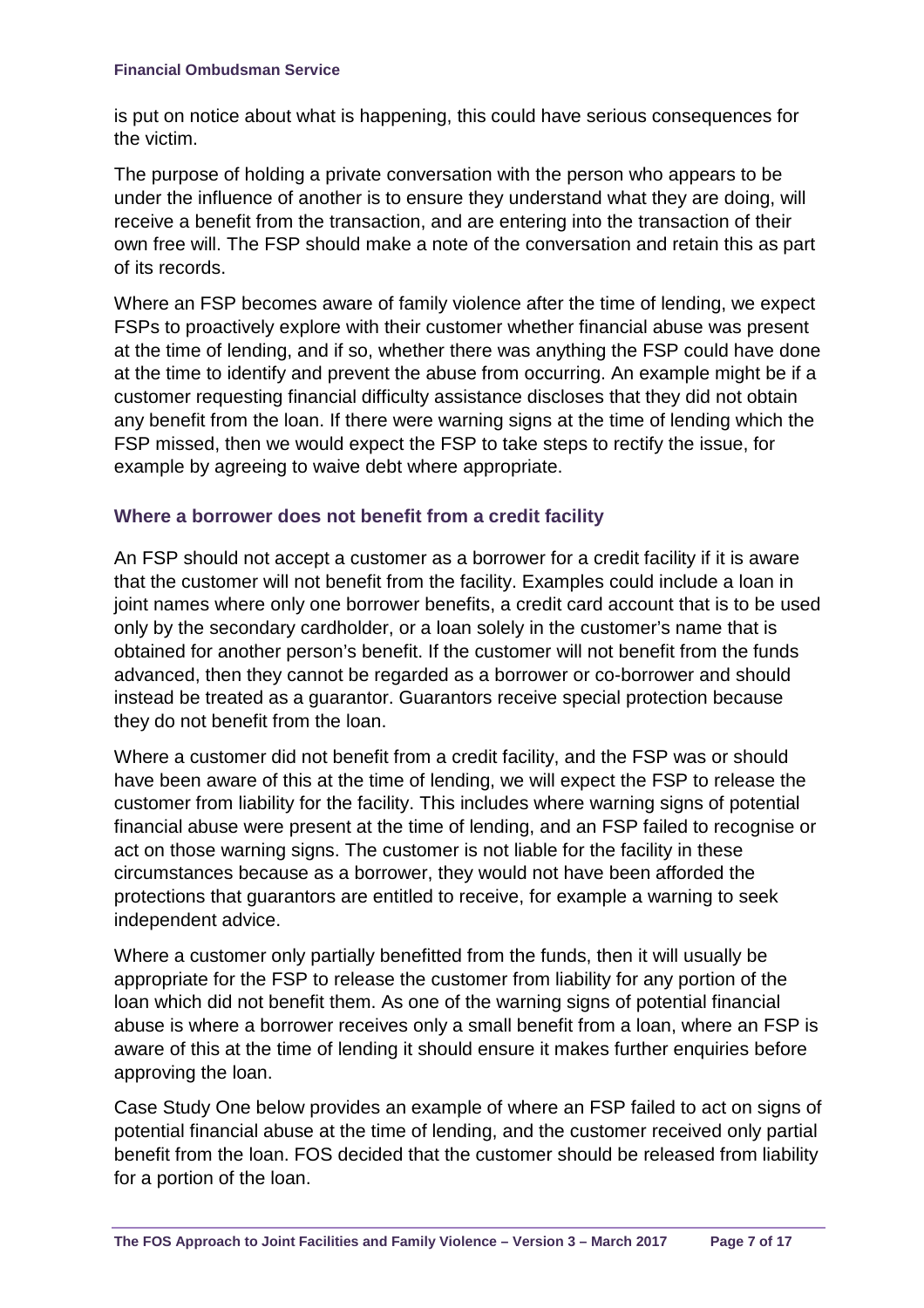## **Disputed transactions**

Transactions may be disputed on the basis that they were unauthorised. Alternatively, an authorised transaction may be disputed because a customer believes they should not be liable, for example because they obtained no benefit from the transaction. Where transactions are disputed, the onus is on the FSP to demonstrate that the transactions were correctly authorised.

Where an FSP becomes aware that the parties to a jointly held facility are in dispute with each other, it should change the operating authority for the account so that both parties are required to sign. This will help to preserve any joint assets until the account holders are able to resolve their dispute, for example through the Family Court. If the FSP is aware that the parties to a joint account are going through a separation but is uncertain whether the account is in dispute, it would be prudent for the FSP to ask the parties if the operating authority should be changed to both to sign.

As explained above, an FSP also needs to be alert to warning signs of family violence, including where a customer may be subject to undue influence. If warning signs are present, then an FSP should make further enquiries before approving any transaction, even if the customer has authorised the transaction.

In Case Study Two below, an FSP approved a number of increases to a joint home loan facility. The FSP was unable to establish that some of these transactions had been correctly authorised. Other transactions had been made under duress. The outcome was that the customer was not liable for the additional borrowings, but those borrowings were still secured by the co-borrower's share of the property.

## **2.5 Financial difficulty and joint debts**

## **Requests for assistance from individual borrowers**

In our financial difficulty approach document series, we explain that we expect FSPs to work with an individual borrower who is requesting assistance with a joint loan, and discuss options for resolving their financial difficulty. If there is a suitable variation that would assist an individual borrower, then we would expect the FSP to implement this. It is not necessary for the FSP to first obtain the other borrower's consent.

The National Credit Code, the Code of Banking Practice and the Customer Owned Banking Code of Practice all refer to an individual debtor being able to request assistance, including contract changes, where they are experiencing financial difficulty. There is no requirement for a request to come jointly from all borrowers to a loan. As each borrower is both jointly and severally liable to repay the full amount of the loan, it is our view that each borrower is also individually entitled to ask for assistance if they are having difficulty meeting their obligations.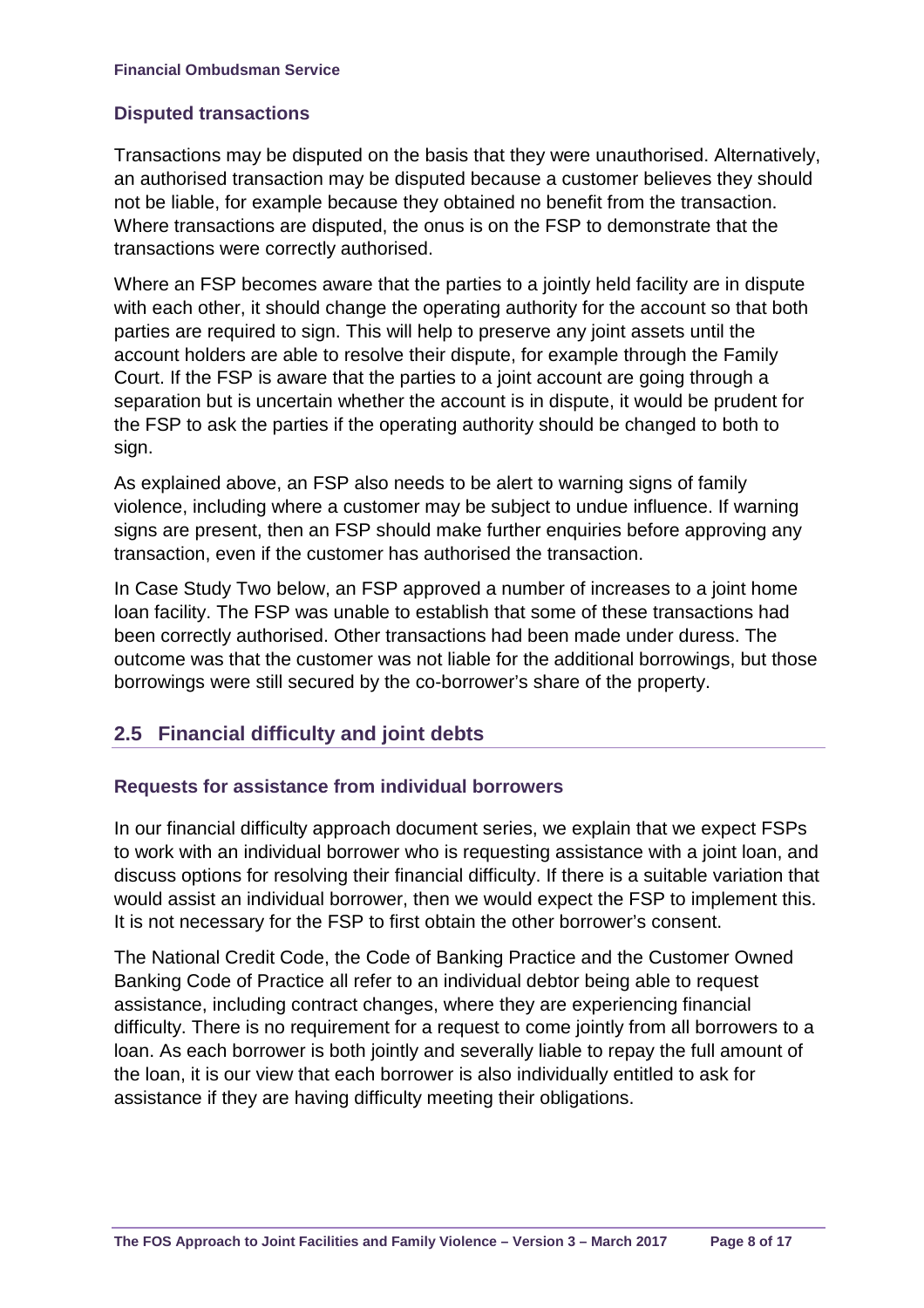#### **Assessing requests for assistance**

Where only one borrower requests assistance on a joint facility, the FSP needs to take into account that borrower's financial situation when considering how it might assist. Depending on the circumstances, an FSP may need to ask the borrower for information about their position. Any information requests should be kept to a minimum to avoid this becoming a barrier to assistance.

Where the FSP does request information and the customer fails to provide this, then the FSP should still work to identify what options are available based on the information it does have, even if this is limited.

The FSP should not require the customer to contact a co-borrower to obtain information or consent in relation to a request for assistance. This is the case regardless of whether the hardship is short term or longer term. Where there is a coborrower who is not involved in the request for assistance and who is also not contributing to the loan, then it will generally be inappropriate for the FSP to ask for information about that co-borrower's financial circumstances. This is because such information is unlikely to be relevant in exploring options for the borrower who has asked for assistance. The borrower requesting assistance will generally need to show that they can repay the debt alone, without help from the co-borrower, if the FSP assists them.

#### **Options for assistance**

Solutions offered to the borrower seeking assistance will depend on that borrower's individual circumstances. Options for assistance include:

- Capitalising arrears. This is likely to be suitable where the borrower is able to meet ongoing payments, but is not able to clear the arrears.
- Extending the loan term. This may help to reduce repayments to a level that is affordable by one borrower alone.
- Reducing or waiving repayments, interest and/or fees for a period. This could allow time for the borrower's situation to improve, for one borrower to refinance the loan into their own name, or for co-borrowers to resolve their disagreements, for example in the Family Court. We would not, however, expect an FSP to wait for an indefinite period without any repayments.
- Agreeing not to pursue one borrower for the loan, while retaining the FSP's right to pursue the other borrower. This is covered in more detail below.
- Waiving part or all of a debt (debt reduction). This is covered in more detail below.

#### **Agreeing to settle a debt where there is joint and several liability**

As mentioned earlier, each borrower on a joint loan is jointly and severally liable to repay the full amount of the debt. In our view, this does not prevent an FSP from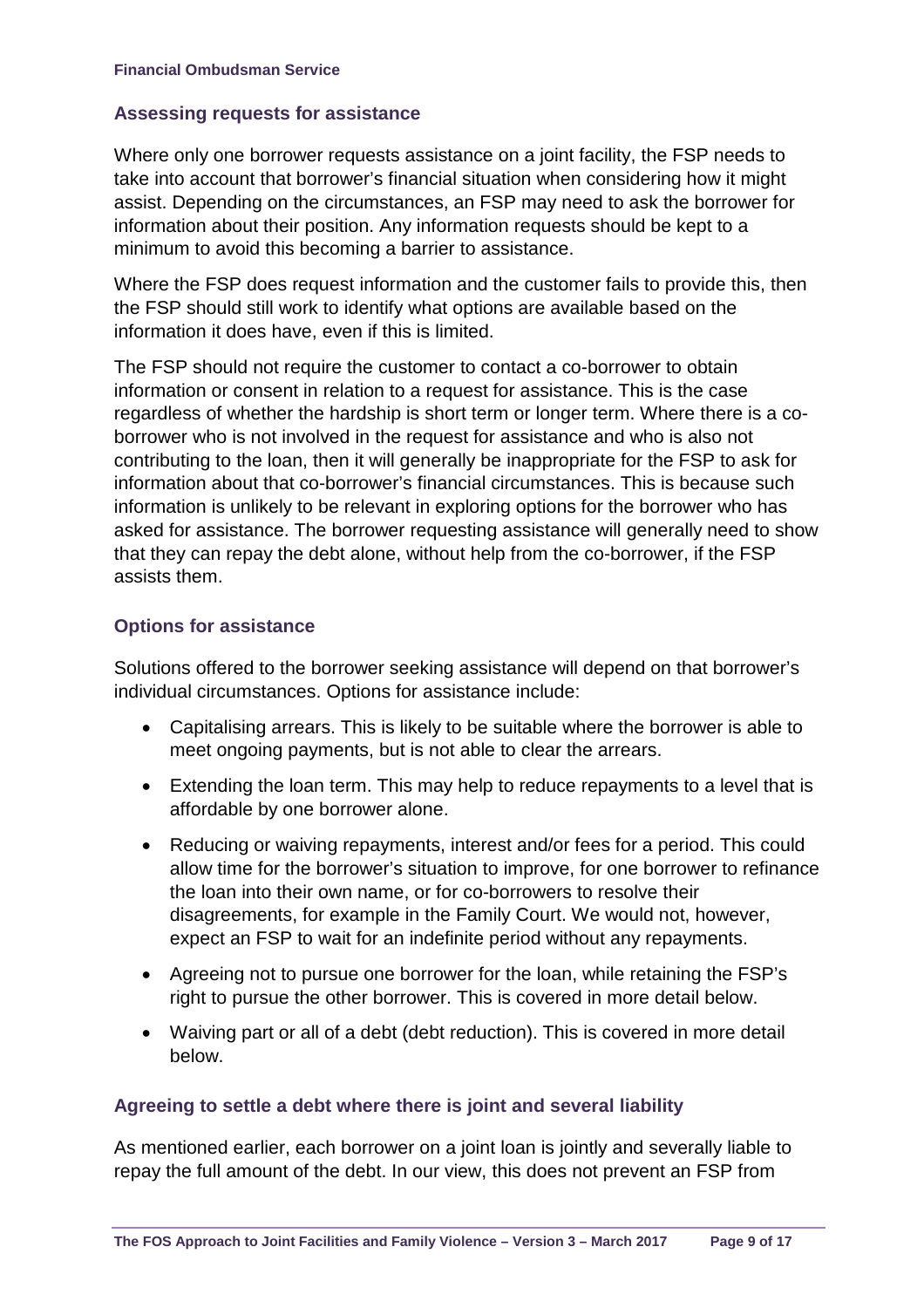agreeing to settle or waive a debt with one borrower only, while retaining its right to pursue the other borrower(s) for the remaining balance. Alternatively, an FSP may agree to separate settlements with each borrower individually, or waive debt for all borrowers on the loan.

Examples of cases we have seen where customers are experiencing financial difficulty and FSPs have agreed to waive either part or all of a debt, for both secured and unsecured loans, include:

- Where a customer is experiencing, or has in the past experienced, family violence (and there were no warning signs at the time of lending).
- Where a customer is otherwise particularly vulnerable, for example due to mental health issues or physical disability.
- Where the debt is unsecured, the customer has no assets, and their circumstances are unlikely to improve in the foreseeable future.

If an FSP agrees to waive one borrower's liabilities under a secured debt, for example a home loan, this may have the unintended effect of also benefitting the other borrower because the equity in the jointly owned asset will increase. This can also occur if a borrower intends to repay a secured loan by themselves, without assistance from the co-borrower. For this reason, where FSPs are considering these types of solutions, they should encourage their customer to seek independent legal and/or financial advice. It may be that the customer will be able to take steps to recover any benefit gained by the co-borrower, for example through Family Court proceedings.

Case Study Three below gives an example of where an FSP agreed to waive a substantial portion of a joint home loan, in order to assist a customer who was a survivor of family violence to keep her home.

## **Collection of debts when a settlement is agreed**

Where an FSP does agree to settle a debt with one borrower on a joint loan, it should not outsource collection of the debt or sell the debt to third party debt collection agencies. This is because there is a risk that the collection agency will attempt to pursue both borrowers for the full amount of the debt, which would be in breach of the settlement that the FSP reached with one of the borrowers.

If a debt has already been outsourced or sold to a third party collection agency and the FSP subsequently agrees to a settlement with one borrower, it should work with the collection agency to effect options such as:

- Buying back the debt from the third party, if appropriate
- Instructing the collection agency to pursue only the other borrower for the debt.

## **Where financial difficulty cannot be overcome**

In some cases there may be no form of assistance an FSP can provide that would enable a borrower to overcome their financial difficulty and repay a joint debt alone,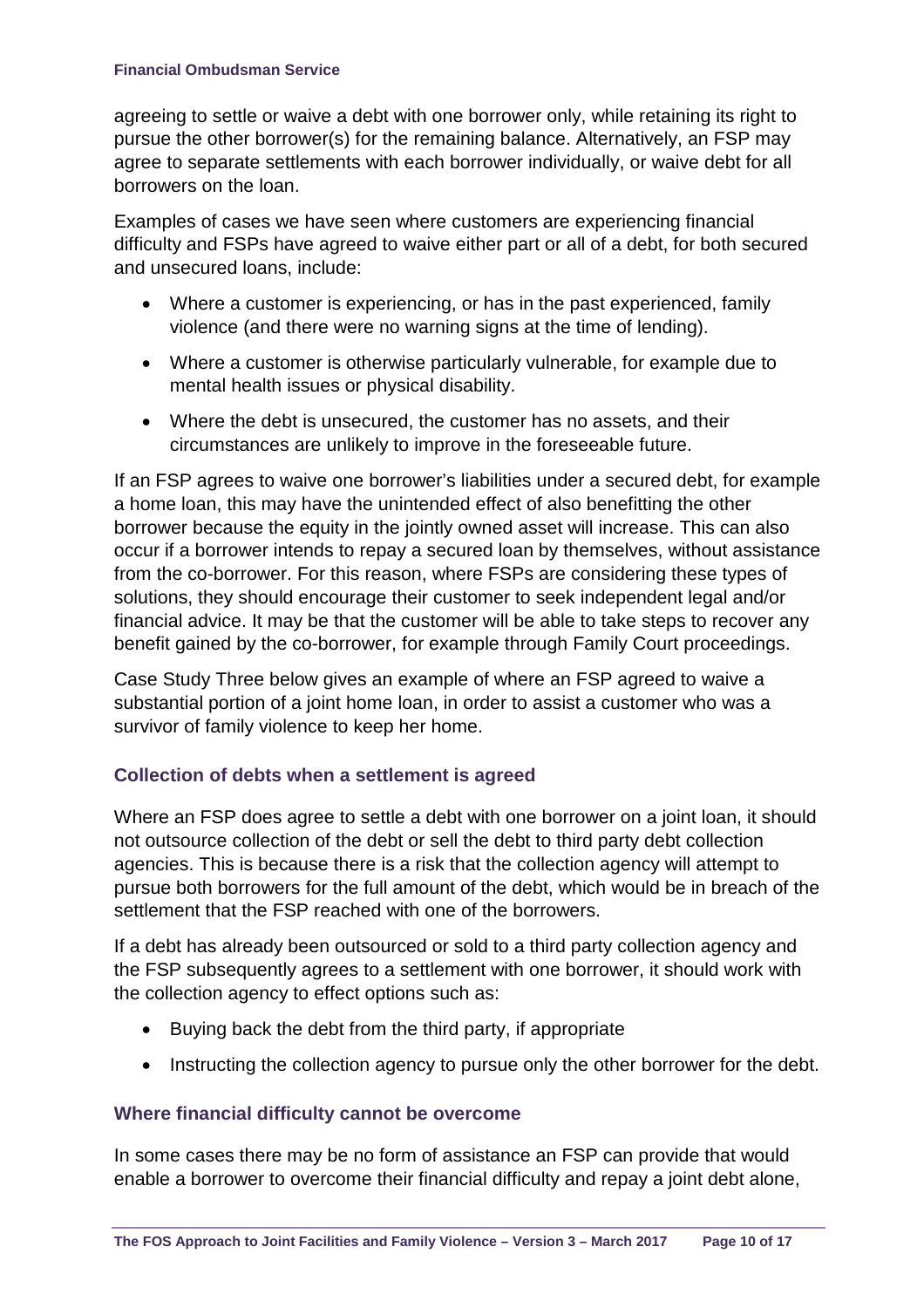even in the longer term. If the debt is secured by an asset, such as a house or vehicle, then the only realistic solution may be to sell that asset. In these circumstances, we encourage FSPs to consider allowing their customer a reasonable time to sell the asset themselves.

## **An FSP's obligations to co-borrowers**

As all co-borrowers are jointly and severally liable for the debt, it is in the interests of all borrowers, as well as the FSP, to see the loan repaid. We have explained above that we expect FSPs to work with individual borrowers who request financial difficulty assistance. If there is a solution that will assist an individual borrower to repay the debt alone, and which does not require the other borrower to contribute, then the FSP should be prepared to implement that arrangement without requiring the other borrower's consent.

Where an FSP declines to assist a customer solely on the basis that one borrower does not agree to a variation requested by another borrower, it is our view that the FSP will not have met its financial difficulty obligations.

Where an FSP does agree to a loan variation with one borrower, it is good industry practice for the FSP to notify the other borrower and give that person an opportunity to start making payments or put forward an alternative repayment proposal. If the other borrower does make an alternative proposal, then the FSP should consider this. However, where the other borrower disagrees with the variation but cannot provide a reasonable alternative repayment proposal, then in our view the other borrower's objection should not prevent the FSP from going ahead with the variation if this will see the debt repaid.

An FSP may sometimes have concerns that a borrower who has requested assistance may not be able to afford a proposed variation. If the borrower cannot meet the new repayments then there is a risk that interest will accumulate and the debt will increase, potentially placing all borrowers in a worse position. If an FSP has concerns about affordability, it may be prudent to require the borrower who has asked for assistance to show that they can make payments at the agreed level for a period of time, for example six months, before the FSP agrees to vary the loan by capitalising arrears or extending the loan term.

Case Study Four below gives an example of where an FSP assisted one borrower by varying a joint loan, and the other borrower objected to the variation. FOS decided that the FSP had not breached any obligation to the objecting borrower by varying the loan.

## **Where a co-borrower seeks the sale of property securing a loan**

We have seen instances where one borrower has asked the FSP to assist them to remain in the security property, while the other borrower wants the FSP to take possession of the property and sell it. As explained above, the FSP's obligations are to the borrower who is seeking assistance to make loan repayments. If there is an affordable variation that would see the loan repaid, then we would expect the FSP to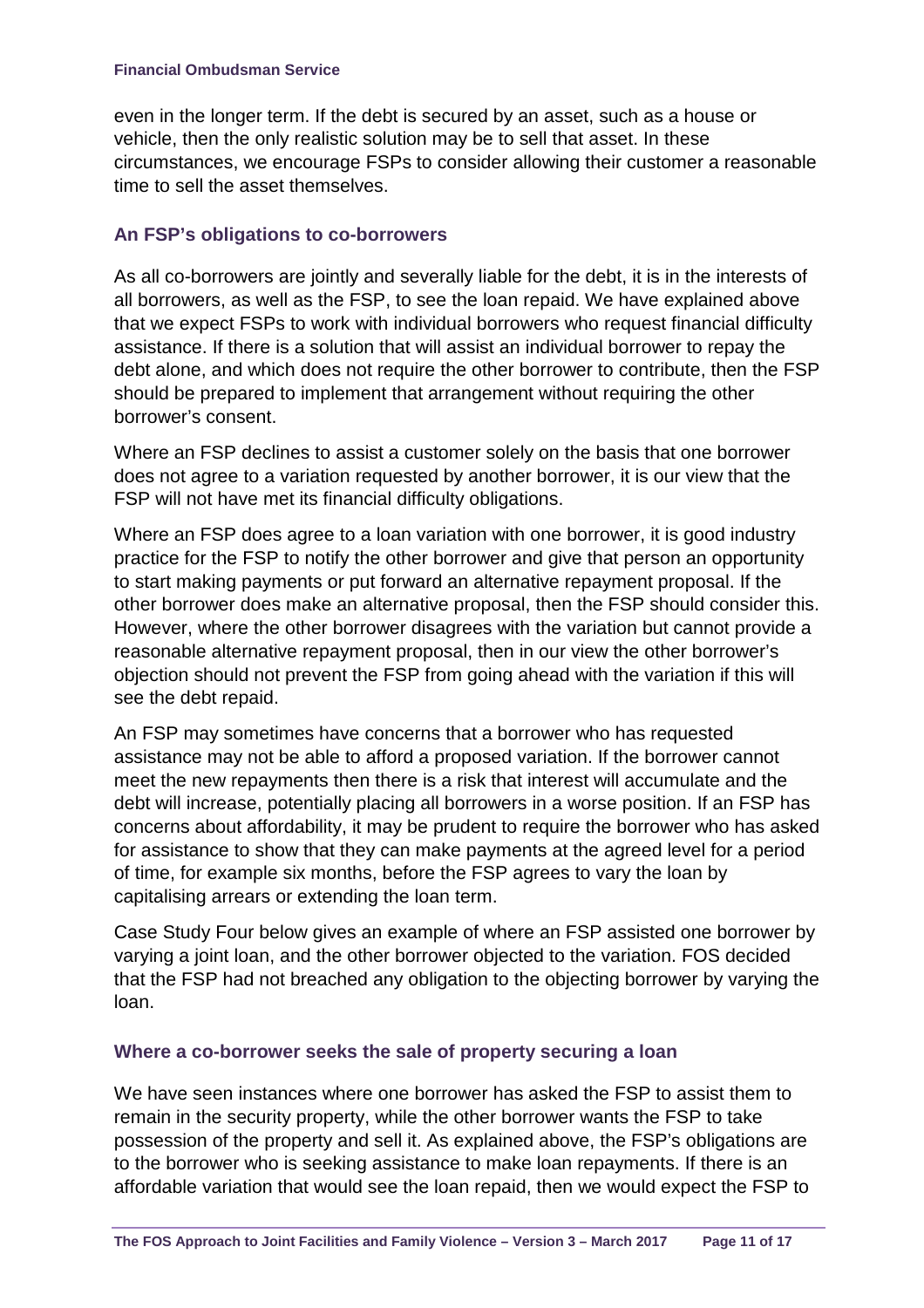consider this. Where borrowers disagree about what should happen to jointly owned property, it may be appropriate to refer them for family law advice.

Sale of a security property, particularly a home, should always be considered as a last resort. It would usually only be appropriate where neither borrower is able to repay the loan, even if assistance is provided.

## **2.6 Financial difficulty in the context of family violence**

The principles outlined above for handling financial difficulty requests made by one borrower to a joint loan also apply in situations where family violence is involved. This includes the expectation that an FSP will work with an individual borrower who is requesting assistance, without requiring the consent of the other borrower.

Additional considerations where a borrower is or may be experiencing family violence include:

- Where a customer discloses family violence then the FSP should take this on face value and not require the customer to provide evidence, for example, in the form of an intervention order.
- As it may be difficult for a customer experiencing family violence to gather supporting documents such as payslips or account statements, an FSP should be willing to consider providing assistance without these documents.
- Waiving a debt may be an appropriate solution, if this will assist the customer to move on from an abusive relationship and achieve economic independence.
- As safety considerations will be particularly important, an FSP should ensure that any discussions or correspondence it has with the other borrower, or with third parties such as collection agencies, protects the confidentiality and safety of their customer.

## **2.7 Credit reporting and default listing**

FSPs have an obligation to provide accurate information if they are reporting credit or default information to credit reporting bodies. Because co-borrowers are jointly and severally liable for joint debts, it means that if one borrower stops servicing the loan, both borrowers are at risk of being credit listed. In situations where family violence is present, this may represent one form of coercion by one borrower over the other.

We understand that adverse credit information on an individual's credit report can be a significant barrier to recovery and achieving financial independence. Taking this into account, there may be occasions, in particular if family violence is present, where it will be appropriate for FSPs to remove or refrain from entering credit information about a vulnerable borrower.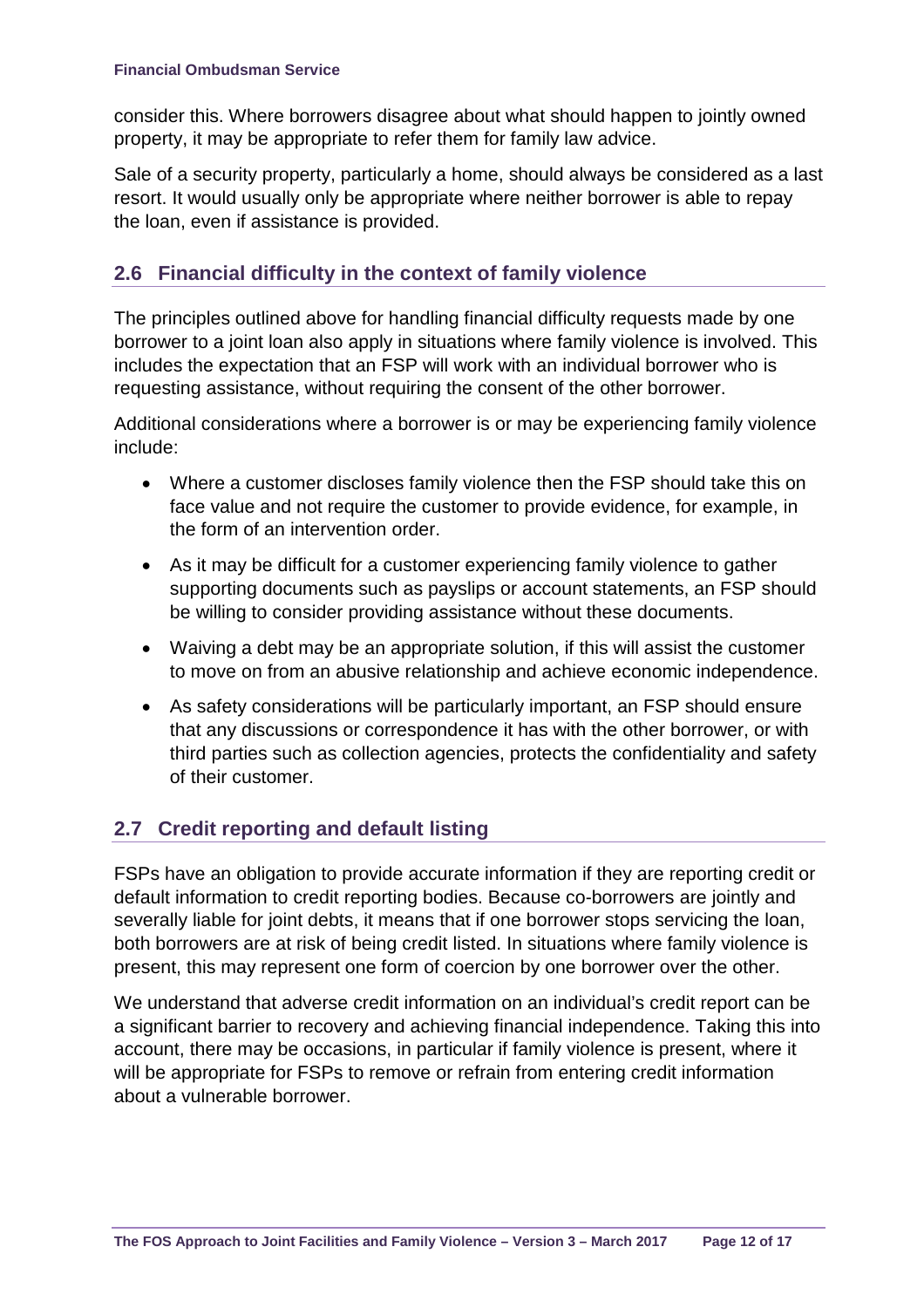#### **If an FSP is on notice that a borrower is experiencing family violence**

The FSP should not default list the borrower. Instead it should place enforcement action on hold while it works with the borrower to overcome his or her financial difficulty with the loan. This does not prevent the FSP from making arrangements to enter a default listing against the other borrower, if appropriate.

#### **If an FSP is unaware family violence is or was present until after a default listing is made**

Where an FSP default lists a borrower who has experienced family violence because it was not aware of the borrower's circumstances at the time of the listing, we consider it to be good industry practice for the FSP to remove the listing.

This is because customers who have experienced family violence are likely to struggle to achieve financial autonomy if they have adverse information on their credit file.

#### **If a customer did not receive any benefit from a loan**

We have explained above that where a customer entered into a loan because they were subject to duress and received no benefit from the funds, and the FSP was or should have been aware of this at the time of lending, then the FSP should release the customer from liability under the loan. At the same time, the FSP should also remove any adverse credit information related to the debt.

## **Comprehensive credit reporting**

An FSP may agree to a repayment arrangement for a joint debt, or agree to settle or waive its contractual rights with one borrower only. In this case, repayments under the contract will no longer be due and payable by that borrower. However the contractual repayments will remain due and payable by the other borrower.

This means that it would be inappropriate for the FSP to list credit information, such as missed payments, against the borrower who has entered into an arrangement, as long as the borrower is keeping to the terms of arrangement. This does not prevent the FSP from entering credit information against the other borrower if appropriate.

## **3 Context**

## **3.1 Case studies**

## **Case 1: Failure to recognise signs of potential financial abuse**

Ms G obtained a joint home loan of \$150,000 with her then partner. The loan funds were used to refinance Ms G's prior home loan with another financial services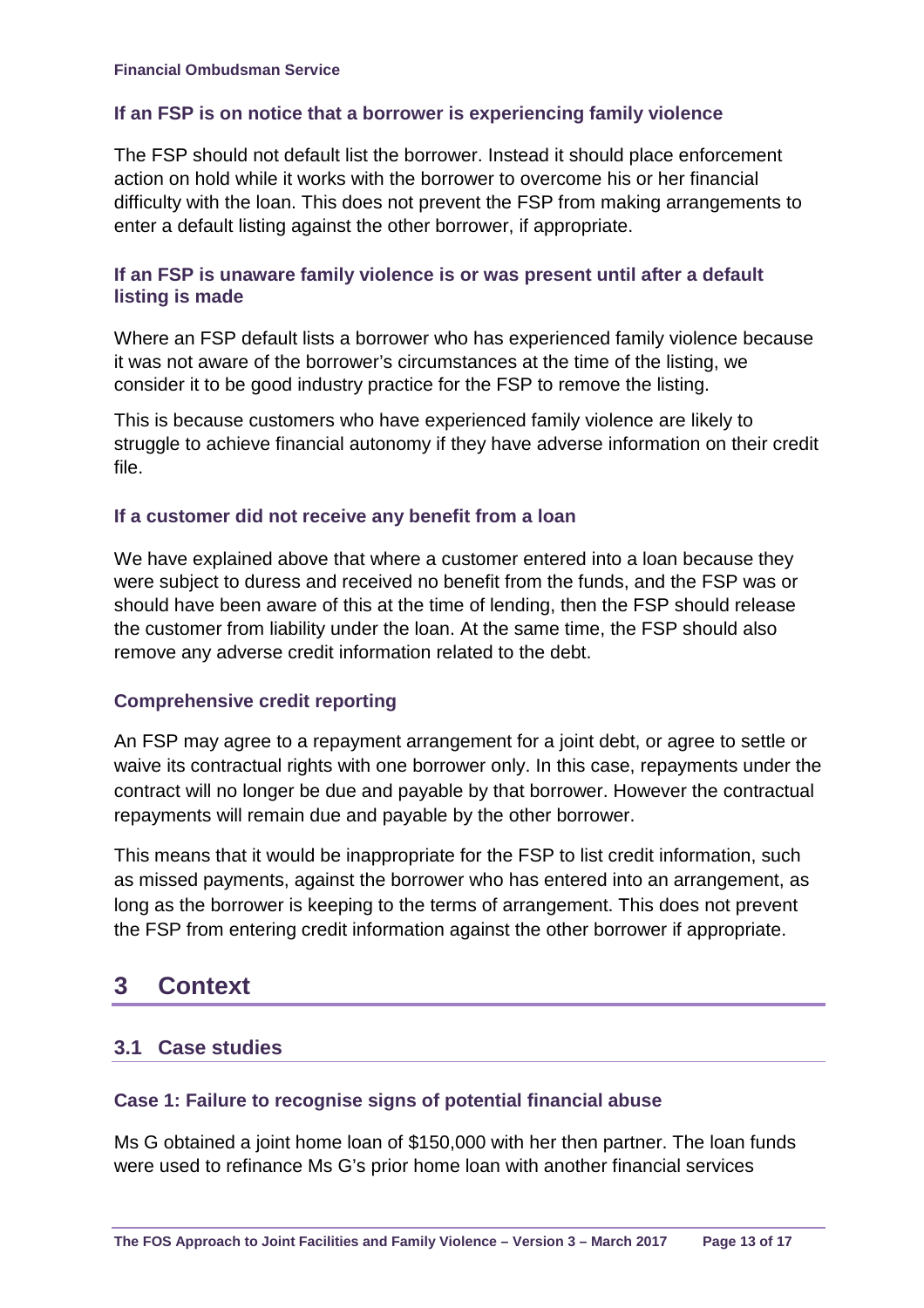provider as well as other loans owed solely by her partner. It also provided additional funds to both borrowers. Ms G said the FSP should not have provided her with the loan because she received no benefit from it and was acting under duress from her partner at the time of lending.

FOS investigated and found that the FSP had not complied with good industry lending practices, and should not have accepted Ms G as co-borrower for the following reasons:

- the security for the loan was a property in Ms G's sole name and part of the purpose of the loan was to repay debts that she did not owe
- the FSP should have taken steps to ensure Ms G was not subject to potential financial abuse
- specifically, the FSP should have discussed the loan with Ms G in private, without the co-borrower present.

Ms G said she presented at the FSP branch as subdued, unfocused, and unwilling to take part in discussion about the lending. She said it would have been evident that she was experiencing mental illness and was in an abusive relationship with the coborrower.

Good industry practice in these circumstances required the FSP to recognise and act on the warning signs of potential undue influence, and to speak with her separately from the co-borrower to ensure that she understood what she was doing and was entering into the transaction of her own free will. It should also have made a note of that conversation and retained it with the lending file.

FOS found that Ms G was not liable for the portion of the loan that was used to refinance her former partner's debts. The FSP could only hold the applicant liable for, and could only use her property as security for, an amount of approximately \$80,000.

## **Case 2: Unauthorised transactions on a joint home loan**

Ms Y had a home loan in joint names with her former partner, Mr Y. Their jointlyowned property was security for the loan. The FSP had approved several top-up increases to the home loan, some of which were requested through online banking. Ms Y said that she had not authorised four of these increases.

FOS investigated the dispute and found that the FSP was required to obtain both Ms and Mr Y's consent before it could increase their liabilities under the loan, and it failed to do so. Ms Y did not sign the contract for the first top up increase. The second and third increases were requested through online banking, and the FSP was unable to establish that Ms Y had authorised these transactions, or benefited from them. For the fourth increase, FOS found the FSP was on notice that Ms Y may have agreed to the increase under duress from Mr Y, and so the FSP should have recommended Ms Y obtain legal advice before advancing the top up funds.

FOS found that Ms Y was not liable for the losses arising from the disputed top ups. The loan balance was adjusted for the principal amounts of the top ups, as well as the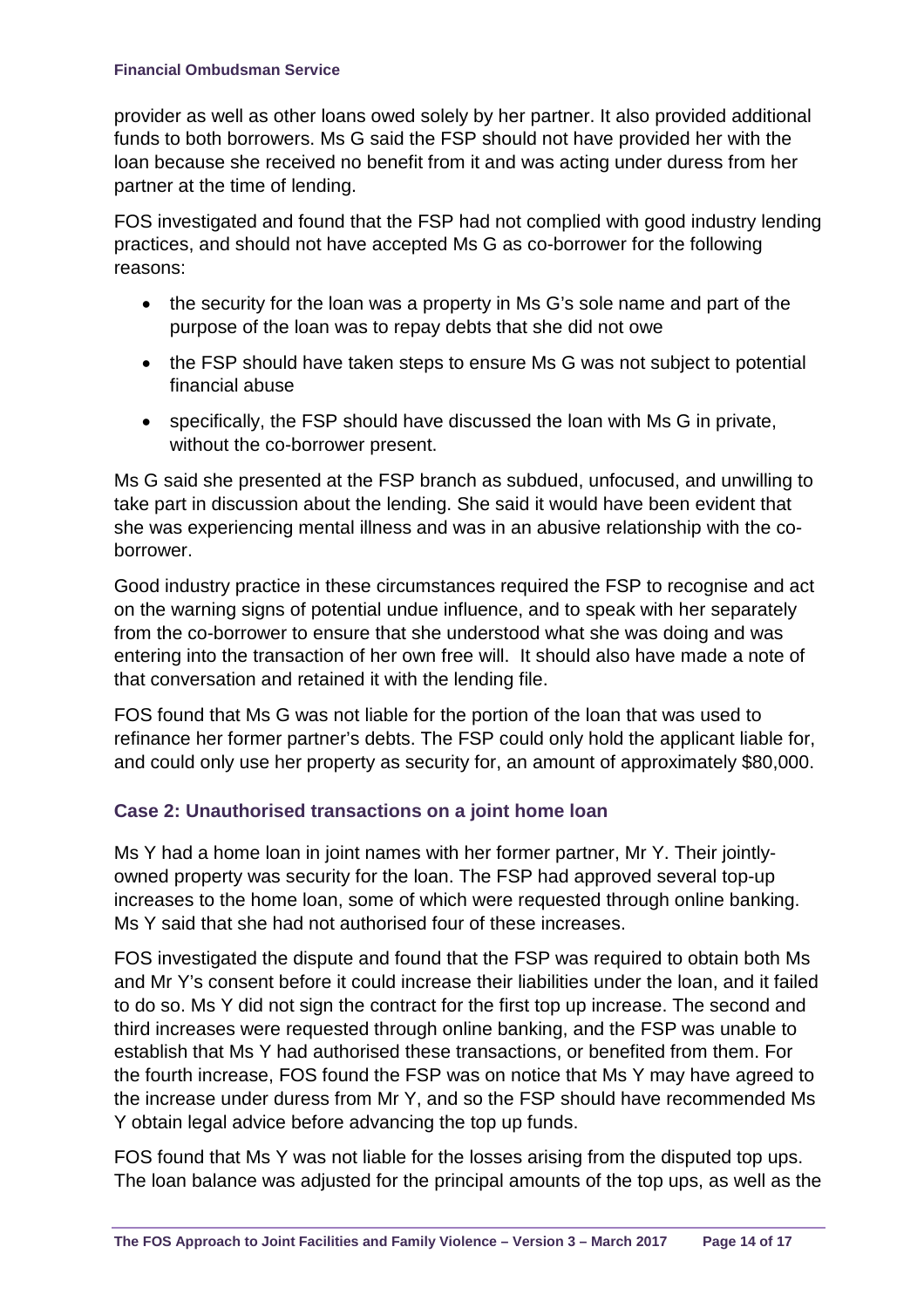interest, fees and costs on those amounts, and Ms Y and Mr Y were jointly and severally liable for the revised loan balance. The remaining balance owing under the loan (that is, the disputed top up amount) was still secured by Mr Y's half share of the security property, and so could potentially be recovered by the FSP if the property was subsequently sold.

#### **Case 3: Waiver of secured debt for a customer in financial difficulty**

Ms C had experienced family violence and had taken out at least five apprehended violence orders against her ex-partner. This placed her into financial difficulty with her home loan, which was held in joint names with her ex-partner.

She agreed to a financial hardship arrangement with the FSP whereby the FSP would defer repayments on her home loan for a six month period. After this time, if Ms C made three monthly repayments (serviceability test), the FSP agreed to capitalise the arrears owing on the loan.

Before the end of the serviceability test, Ms C attended a branch and was advised to access her superannuation to clear the arrears even though this was not a part of the hardship arrangement. She also said that her personal circumstances were discussed publicly and she was not given the opportunity to have a private conversation with the FSP in the branch.

Ms C's representative lodged a dispute with FOS, asking the FSP to capitalise the arrears on the home loan, and also extend the term of the loan so that repayments would be reduced to \$900 per month.

During a FOS telephone conciliation conference, the FSP offered to waive \$100,000 of the secured debt, which would reduce the repayments to approximately \$700 per month. These repayments were affordable for Ms C.

The FSP explained to Ms C that as the home was a jointly owned asset, Ms C's expartner would also benefit from the partial debt waiver and from Ms C's repayments, because the equity in the property would increase. Ms C's legal representative explained to her that this would be taken into account in proposed Family Court proceedings. Ms C accepted the FSP's offer.

#### **Case 4: Objection from one borrower to another borrower's request for financial difficulty assistance**

Mr F had a joint home loan with his ex-wife. The property that secured the loan had become subject to Family Court proceedings.

Initially, the loan repayments were principal and interest. In June 2016, based on a request from Mr F's ex-wife for financial difficulty assistance, the FSP varied the terms of the loan to interest only repayments until March 2017. Mr F's ex-wife had told the FSP that she was unable to afford the principal and interest repayments while the property settlement proceedings were ongoing.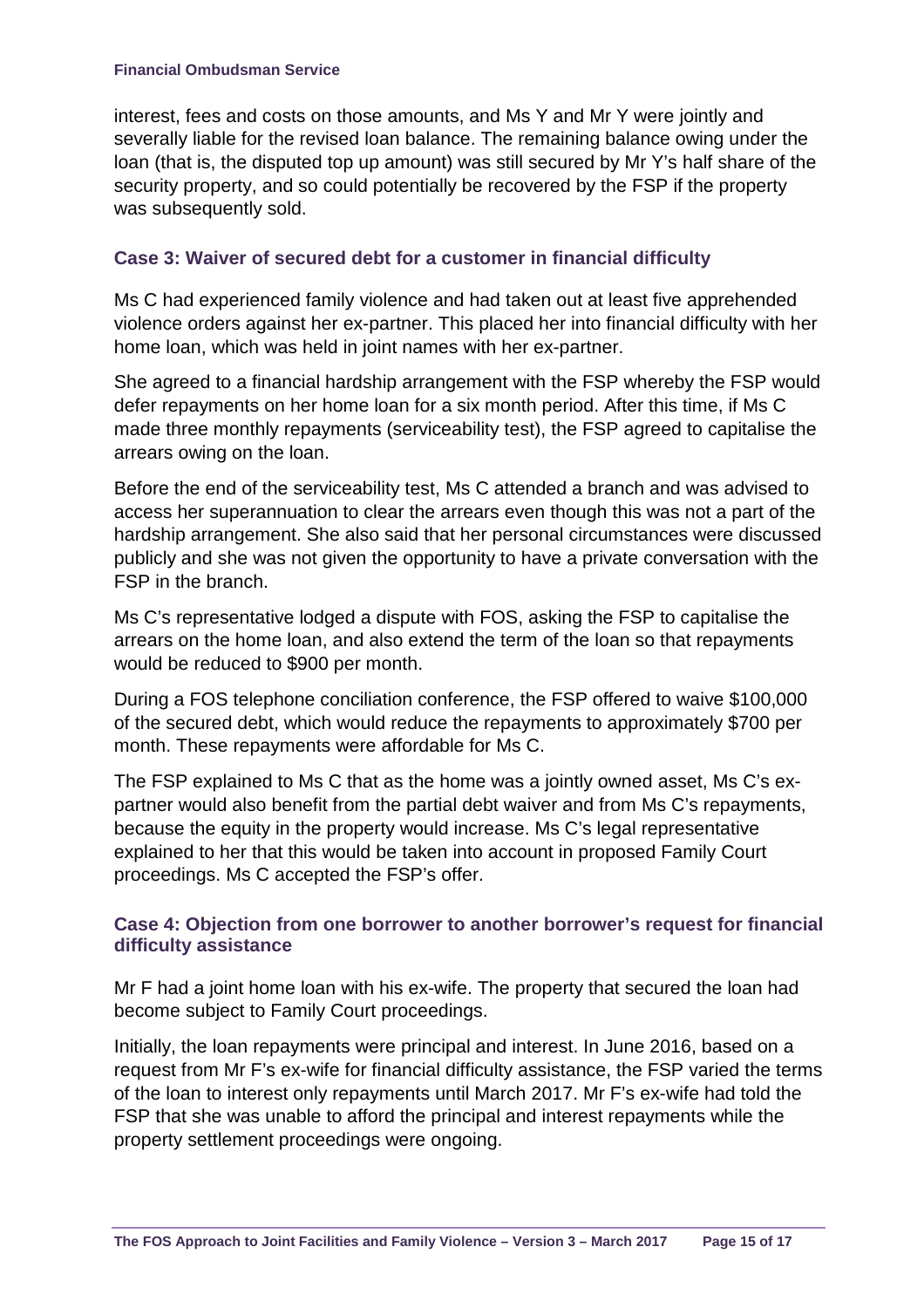Mr F did not consent to the variation. He wanted the FSP to reverse the loan back to principal and interest repayments.

FOS investigated the dispute and found that the FSP had not made any error by changing the payments from principal and interest to interest only at the request of one of the borrowers.

In our Preliminary View, we explained that this was because:

- The FSP has obligations under the National Consumer Credit Code to consider a financial hardship request from an individual borrower who is in financial difficulty.
- Industry Guidelines issued by the Australian Banking Association also make it clear that it is acceptable for a bank to vary a contract when requested by a joint borrower, without the consent of the other borrower.
- The interest only arrangement was reasonable in the circumstances, as it allowed time for the Family Court proceedings to be heard.

Further, we were not satisfied that Mr F had incurred any loss as a result of the FSP agreeing to the interest only arrangement with his ex-wife. This is because the arrangement prevented the loan from going into arrears and allowed it to remain on foot, pending the outcome of the property settlement. Without the arrangement, it is possible that the loan would have defaulted and the FSP would have been entitled to take possession of the security property.

We also found that it was open to Mr F, as the co-borrower, to make additional repayments towards the loan, if he was concerned that the principal was not decreasing at the rate it would otherwise have been.

## **3.2 References**

#### **Definitions**

| <b>Term</b>             | <b>Definition</b>                                                                                                                                                           |
|-------------------------|-----------------------------------------------------------------------------------------------------------------------------------------------------------------------------|
| applicant               | individual or small business that has lodged a dispute with FOS                                                                                                             |
| <b>FSP</b>              | financial services provider, a business that has chosen FOS as its<br>external dispute resolution scheme and provides a financial service                                   |
| capitalising<br>arrears | Where overdue amounts are absorbed into the loan so that they are not<br>repayable immediately in a lump sum, but instead are repaid over the<br>remaining term of the loan |

#### **Useful documents**

| <b>Document type Title</b> |                                                    |
|----------------------------|----------------------------------------------------|
| Terms of<br>Reference      | https://www.fos.org.au/public/download.jsp?id=4040 |